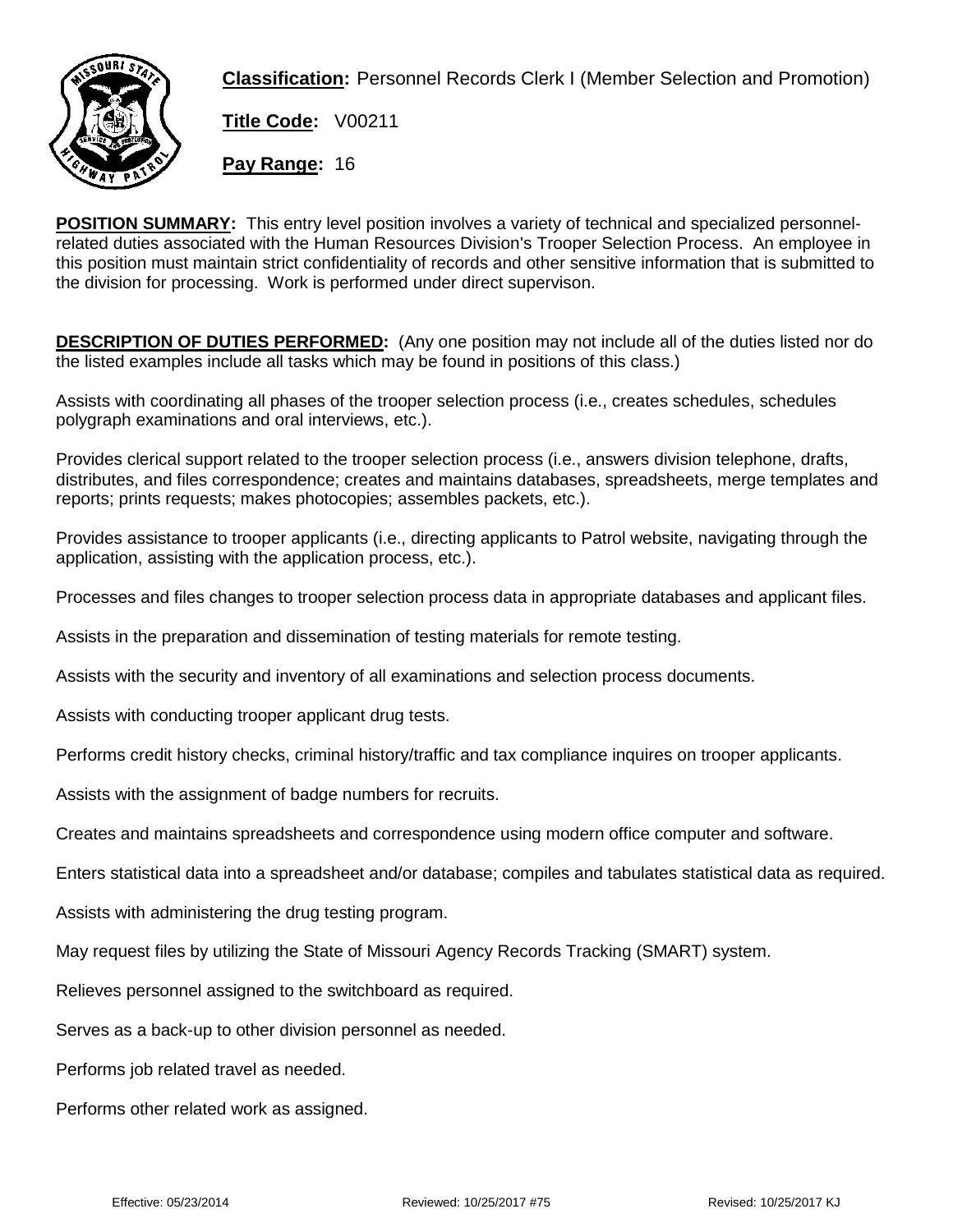**REQUIRED KNOWLEDGE, SKILLS, AND ABILITIES:** Knowledge of business English, spelling, and arithmetic.

Knowledge of modern office practices, procedures, and equipment.

Knowledge of computer applications (i.e. Microsoft Word and Excel).

Ability to maintain personnel records and files (manual and automated).

Ability to maintain organization during all phases of the selection process.

Ability to learn to operate computerized test scoring devices.

Ability to process assignments associated with trooper selection process activities as detailed in the description of duties.

Possess excellent communications skills, to include proper and effective use of grammar, punctuation, and sentence structure.

Ability to work as a team member and positively interact with a variety of people, including administrative staff, employees, applicants, and the public.

Ability to deal with a large amount of work within predetermined deadlines by prioritizing and organizing work.

Ability to enter statistical data into the appropriate database and prepare reports from statistical and/or numerical data.

Ability to learn the Patrol's applicable computer systems and policies.

Ability to type, proofread, and edit correspondence, forms, reports, computer entries, etc.

Ability to accomplish multiple tasks and adhere to multiple deadlines.

Ability to answer the telephone and provide assistance.

Ability to lift up to 50 pounds (i.e., file boxes, equipment, supplies, etc.).

Ability to perform job related travel, as needed.

Ability to operate basic office equipment as detailed in the description of duties.

Ability to handle restricted and confidential information in a professional manner and maintain the information as such.

Ability to communicate in English clearly and concisely, both orally and in writing.

Ability to establish and maintain harmonious working relations with others.

Ability to work with material that may be of a sexual nature relating to criminal activity (e.g., written material, photographs, and/or verbal language, etc.).

Ability to work hours as assigned.